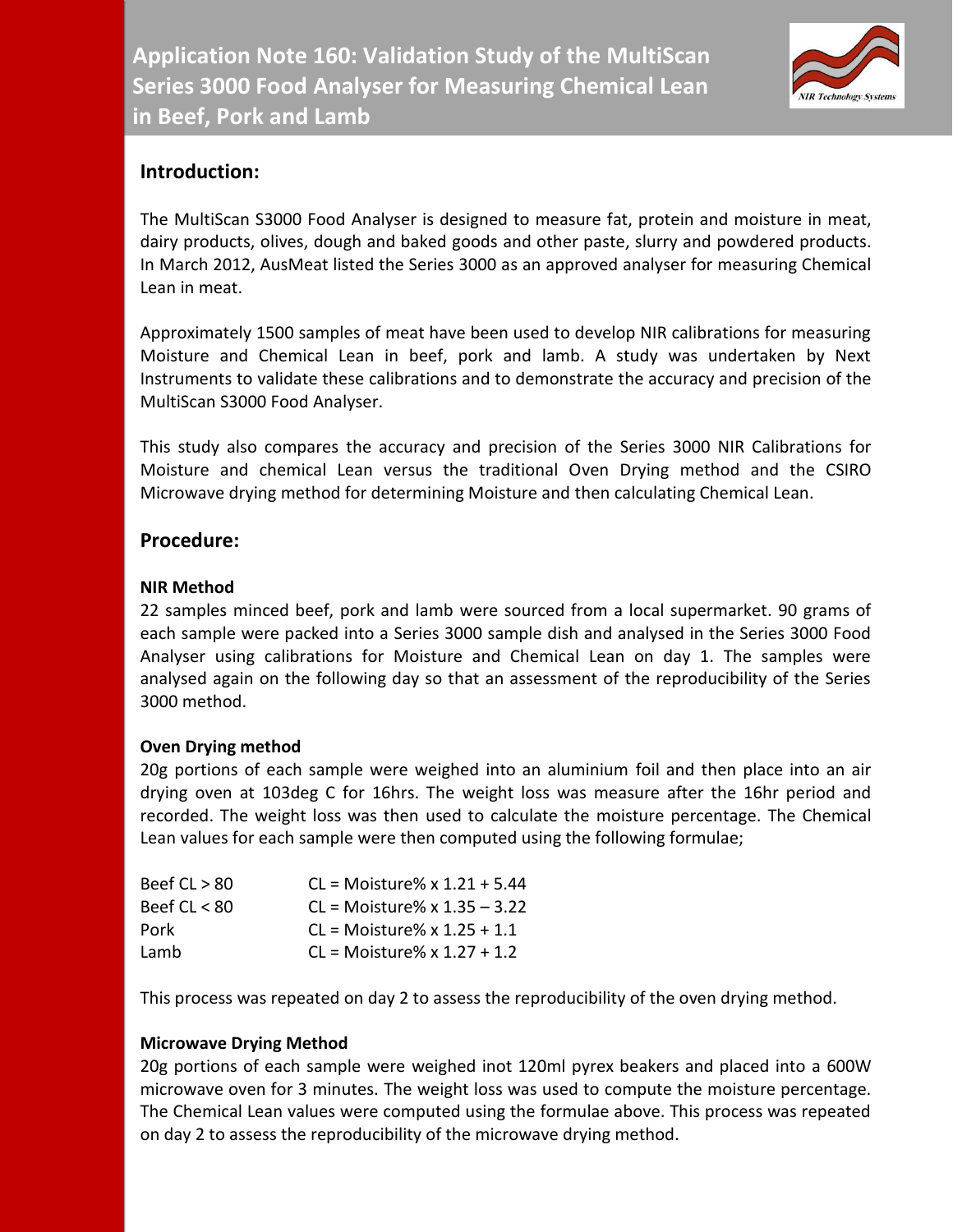## **Results:**

Table 1 presents the predicted Moisture and Chemical Lean values from the Series 3000 and the Oven Drying method.

## **Moisture data**

|                |            |            |               |                |       |       |       |             | Oven            |
|----------------|------------|------------|---------------|----------------|-------|-------|-------|-------------|-----------------|
| Sample         | <b>NIR</b> | <b>NIR</b> |               |                | Oven  | Oven  | AV    |             | Mois -          |
| ID             | Day 1      | Day2       | <b>AV NIR</b> | Diff           | Day 1 | Day 2 | Oven  | Diff        | <b>NIR Mois</b> |
| $\mathbf{1}$   | 66.8       | 66.6       | 66.7          | 0.1            | 66.9  | 67    | 67    | 0.1         | 0.3             |
| $\overline{2}$ | 67         | 66.4       | 66.7          | 0.4            | 66.45 | 66.6  | 66.5  | 0.1         | $-0.2$          |
| $\overline{3}$ | 66.5       | 66.5       | 66.5          | 0              | 66.85 | 66.65 | 66.8  | 0.1         | 0.3             |
| 4              | 66.4       | 66.5       | 66.45         | 0.1            | 67.3  | 66.9  | 67.1  | 0.3         | 0.65            |
| 5              | 72.7       | 72.3       | 72.5          | 0.3            | 72.85 | 72.85 | 72.9  | $\mathbf 0$ | 0.4             |
| 6              | 72.7       | 72.3       | 72.5          | 0.3            | 72.65 | 72.55 | 72.6  | 0.1         | $0.1\,$         |
| $\overline{7}$ | 72.7       | 72.2       | 72.45         | 0.4            | 72.85 | 72.75 | 72.8  | 0.1         | 0.35            |
| 8              | 72.6       | 72.2       | 72.4          | 0.3            | 72.8  | 72.8  | 72.8  | $\mathbf 0$ | 0.4             |
| 9              | 71.2       | 71.2       | 71.2          | $\overline{0}$ | 71.75 | 71.05 | 71.4  | 0.5         | 0.2             |
| 10             | 71         | 71.1       | 71.05         | 0.1            | 70.7  | 70.95 | 70.8  | 0.2         | $-0.25$         |
| 11             | 70.2       | 70.6       | 70.4          | 0.3            | 70.9  | 70.4  | 70.7  | 0.4         | 0.3             |
| 12             | 70.5       | 70.8       | 70.65         | 0.2            | 70.6  | 70.45 | 70.5  | 0.1         | $-0.15$         |
| 13             | 64.4       | 63.5       | 63.95         | 0.6            | 63.4  | 64.15 | 63.8  | 0.5         | $-0.15$         |
| 14             | 63.1       | 63.1       | 63.1          | $\mathbf 0$    | 63.65 | 63.7  | 63.7  | $\mathbf 0$ | 0.6             |
| 15             | 63.2       | 63.7       | 63.45         | 0.4            | 64.05 | 62.9  | 63.5  | 0.8         | 0.05            |
| 16             | 64.6       | 63.9       | 64.25         | 0.5            | 64    | 63.05 | 63.5  | 0.7         | $-0.75$         |
| 17             | 71.3       | 70.9       | 71.1          | 0.3            | 71.15 | 71.7  | 71.4  | 0.4         | 0.3             |
| 18             | 71.3       | 70.9       | 71.1          | 0.3            | 71.45 | 71    | 71.2  | 0.3         | 0.1             |
| 19             | 71.6       | 70.8       | 71.2          | 0.6            | 71    | 71.25 | 71.1  | 0.2         | $-0.1$          |
| 20             | 71.5       | 71.3       | 71.4          | 0.1            | 71.8  | 71.4  | 71.6  | 0.3         | 0.2             |
| 21             | 71.4       | 70.9       | 71.15         | 0.4            | 71.55 | 71.5  | 71.5  | $\mathbf 0$ | 0.35            |
| 22             | 71.6       | 71.4       | 71.5          | 0.1            | 71.1  | 71.75 | 71.4  | 0.5         | $-0.1$          |
|                |            |            | Stdev         | 0.18           |       |       | Stdev | 0.23        | 0.32            |

Figures 1 and 2 shows the plots of the Series 3000 Moisture values vs the Oven Drying Moisture values for days 1 and 2.

The correlations are Moisture = 0.9849 and Chemical Lean = .9919.



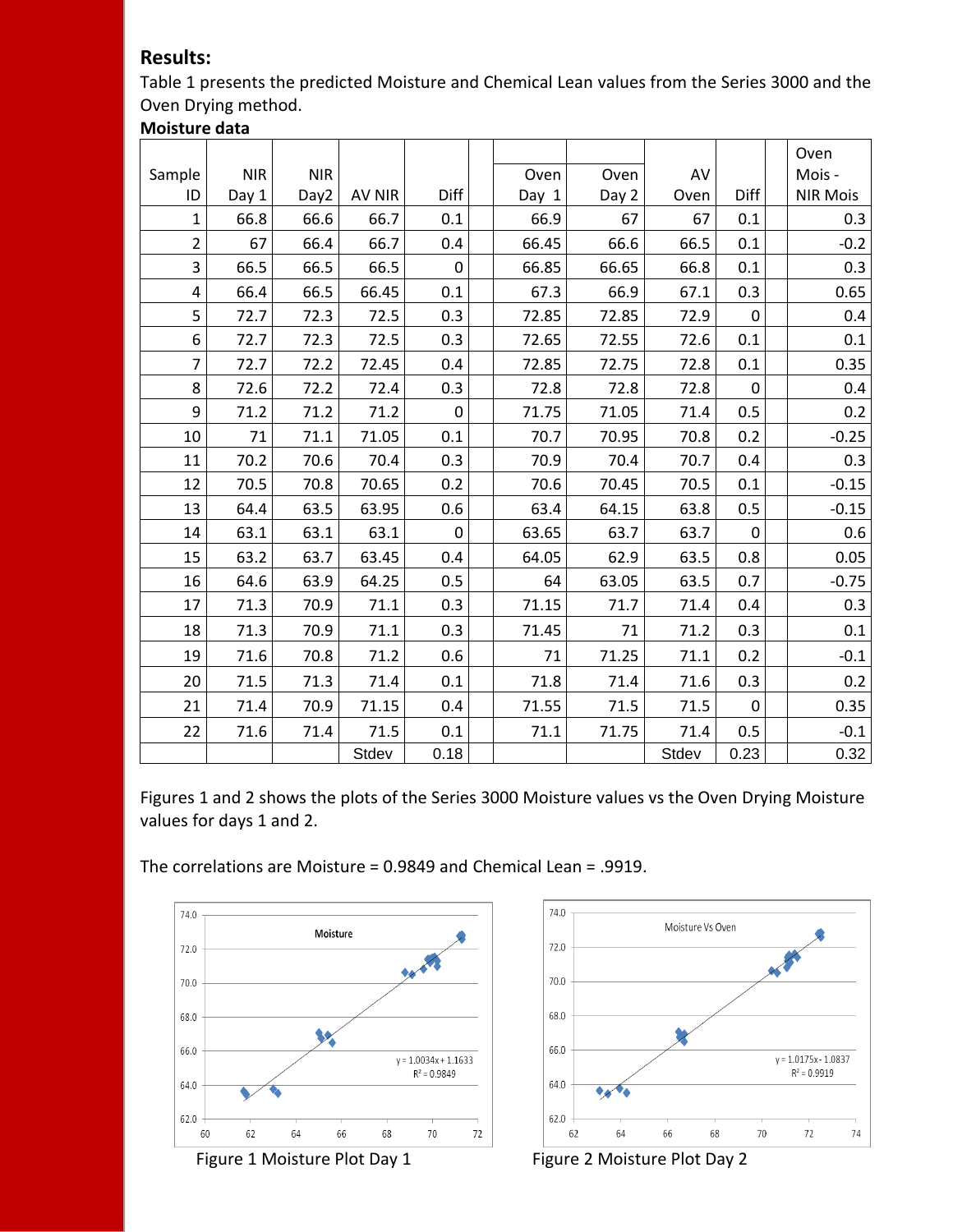#### **Chemical Lean**

| Sample<br>ID   | <b>NIR CL</b><br>Day 1 | NIR CL<br>Day 2 | Ave NIR | Diff        | CL Day1 | CL Day2 | Ave CL | Diff         | Oven<br>CL-NIRCL |
|----------------|------------------------|-----------------|---------|-------------|---------|---------|--------|--------------|------------------|
| $\mathbf{1}$   | 86.2                   | 85.9            | 86.1    | 0.3         | 86.4    | 86.5    | 86.4   | 0.1          | 0.3              |
| $\overline{2}$ | 86.4                   | 85.7            | 86.1    | $-0.4$      | 85.8    | 86      | 85.9   | 0.1          | $-0.2$           |
| 3              | 85.8                   | 85.8            | 85.8    | $\mathbf 0$ | 86.3    | 86.1    | 86.2   | 0.2          | 0.4              |
| 4              | 85.7                   | 85.8            | 85.8    | $-0.1$      | 86.9    | 86.4    | 86.6   | 0.3          | 0.8              |
| 5              | 93.5                   | 92.8            | 93.2    | 0.7         | 93.6    | 93.6    | 93.6   | $\mathbf 0$  | 0.4              |
| 6              | 93.4                   | 92.9            | 93.2    | 0.5         | 93.3    | 93.2    | 93.3   | 0.1          | 0.1              |
| $\overline{7}$ | 93.5                   | 92.7            | 93.1    | 0.8         | 93.6    | 93.5    | 93.5   | 0.1          | 0.4              |
| 8              | 93.3                   | 92.7            | 93      | 0.6         | 93.5    | 93.5    | 93.5   | $\mathbf 0$  | 0.5              |
| 9              | 91.5                   | 91.6            | 91.6    | $-0.1$      | 92.3    | 91.4    | 91.8   | 0.6          | 0.2              |
| 10             | 91.3                   | 91.5            | 91.4    | $-0.2$      | 91      | 91.3    | 91.1   | 0.2          | $-0.3$           |
| 11             | 90.3                   | 90.8            | 90.6    | $-0.5$      | 91.2    | 90.6    | 90.9   | 0.4          | 0.3              |
| 12             | 90.7                   | 91              | 90.9    | $-0.3$      | 90.9    | 90.7    | 90.8   | 0.1          | $-0.1$           |
| 13             | 83.1                   | 82.3            | 82.7    | $-0.2$      | 82.2    | 83.1    | 82.6   | 0.6          | $-0.1$           |
| 14             | 81.6                   | 81.8            | 81.7    | $-0.2$      | 82.5    | 82.5    | 82.5   | $\mathbf 0$  | 0.8              |
| 15             | 82                     | 82.5            | 82.3    | $-0.5$      | 82.9    | 81.5    | 82.2   | $\mathbf{1}$ | $-0.1$           |
| 16             | 83.5                   | 82.8            | 83.2    | 0.7         | 82.9    | 81.7    | 82.3   | 0.8          | $-0.9$           |
| 17             | 91.7                   | 91.3            | 91.5    | 0.4         | 91.5    | 92.2    | 91.9   | 0.5          | 0.4              |
| 18             | 91.7                   | 91.2            | 91.5    | 0.5         | 91.9    | 91.4    | 91.6   | 0.4          | 0.1              |
| 19             | 92                     | 91.9            | 91.5    | 0.1         | 91.4    | 91.7    | 91.5   | 0.2          | $\pmb{0}$        |
| 20             | 92                     | 91.6            | 91.8    | 0.4         | 92.3    | 91.8    | 92.1   | 0.3          | 0.3              |
| 21             | 91.7                   | 91.1            | 91.4    | 0.6         | 92      | 92      | 92     | $\mathbf 0$  | 0.6              |
| 22             | 92                     | 91.7            | 91.4    | 0.3         | 91.7    | 92.3    | 92     | 0.6          | 0.6              |
|                |                        |                 | Stdev   | 0.42        |         |         | Stdev  | 0.28         | 0.39             |

Figures 3 and 4 shows the plots of the Series 3000 Chemical Lean values vs the Oven Drying Chemical Lean values for days 1 and 2. The correlations are Moisture = 0.9857 and Chemical Lean = .9916.



Figures 5 and 6 shows the trend plots for Moisture and Chemical Lean values predicted using the Series 3000 and Oven Drying methods.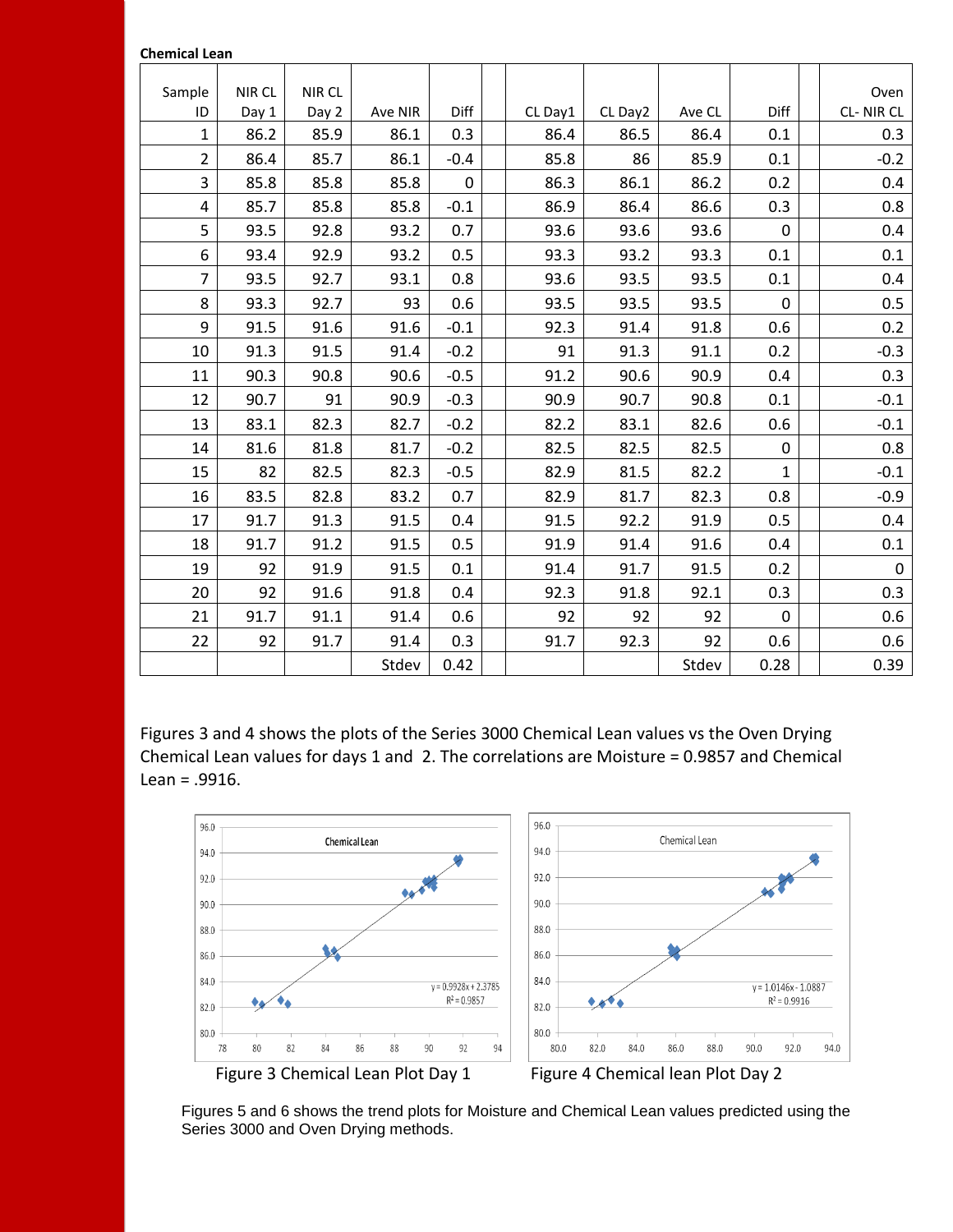

Table 2 presents the measurement of Moisture and Chemical Lean using the Microwave Drying method.

| <b>Sample</b><br>ID | Day 1<br><b>Moisture</b> | Day 2<br><b>Moisture</b> | Ave  | <b>Diff</b> | Day 1<br><b>CL</b> | Day<br>2CL | Ave  | <b>Diff</b> | Oven<br><b>Mois</b><br><b>Micro</b><br><b>Mois</b> | Oven<br>CL-<br><b>Micro</b><br><b>CL</b> |
|---------------------|--------------------------|--------------------------|------|-------------|--------------------|------------|------|-------------|----------------------------------------------------|------------------------------------------|
| 1A                  | 69.6                     | 67.9                     | 68.8 | 1.7         | 89.7               | 87.6       | 88.7 | 2.1         | $-1.8$                                             | $-2.3$                                   |
| 2A                  | 66.1                     | 67.4                     | 66.8 | $-1.3$      | 85.4               | 87.0       | 86.2 | $-1.6$      | $-0.3$                                             | $-0.3$                                   |
| 3A                  | 66.7                     | 66.1                     | 66.4 | 0.5         | 86.1               | 85.4       | 85.8 | 0.7         | 0.4                                                | 0.4                                      |
| 4A                  | 66.8                     | 63.9                     | 65.4 | 2.9         | 86.3               | 82.8       | 84.5 | 3.5         | 1.7                                                | 2.1                                      |
| 5A                  | 71.4                     | 71.2                     | 71.3 | 0.2         | 91.8               | 91.6       | 91.7 | 0.3         | 1.6                                                | 1.9                                      |
| 6A                  | 72.6                     | 70.9                     | 71.7 | 1.7         | 93.2               | 91.2       | 92.2 | 2.0         | 0.9                                                | 1.1                                      |
| 7A                  | 69.8                     | 73.3                     | 71.6 | $-3.4$      | 90.0               | 94.1       | 92.0 | $-4.2$      | 1.2                                                | 1.5                                      |
| 8A                  | 71.5                     | 69.7                     | 70.6 | 1.8         | 92.0               | 89.8       | 90.9 | 2.2         | 2.2                                                | 2.6                                      |
| 9A                  | 69.3                     | 72.2                     | 70.7 | $-2.9$      | 89.3               | 92.7       | 91.0 | $-3.5$      | 0.7                                                | 0.8                                      |
| 12A                 | 69.7                     | 69.6                     | 69.6 | 0.1         | 89.8               | 89.6       | 89.7 | 0.2         | 0.9                                                | 1.1                                      |
| 13A                 | 64.6                     | 61.9                     | 63.2 | 2.6         | 83.6               | 80.4       | 82.0 | 3.2         | 0.6                                                | 0.6                                      |
| 16A                 | 63.5                     | 64.2                     | 63.8 | $-0.8$      | 82.2               | 83.1       | 82.7 | $-0.9$      | $-0.3$                                             | $-0.4$                                   |
| 17A                 | 67.7                     | 73.0                     | 70.3 | $-5.2$      | 87.4               | 93.7       | 90.5 | $-6.4$      | 1.1                                                | 1.4                                      |
| 21A                 | 70.7                     | 72.7                     | 71.7 | $-2.0$      | 91.0               | 93.4       | 92.2 | $-2.4$      | $-0.2$                                             | $-0.2$                                   |
| 22A                 | 69.3                     | 70.5                     | 69.9 | $-1.2$      | 89.3               | 90.7       | 90.0 | $-1.4$      | 1.5                                                | 2.0                                      |
|                     |                          |                          |      | 2.4         |                    |            |      | 2.9         | 1.0                                                | 1.2                                      |

#### **Summary:**

Table 3 shows the comparison for the NIR and Microwave Drying methods against the Oven Drying Method for determining Moisture and Chemical Lean.

| Method     | Accuracy |               | Precision |               |  |  |
|------------|----------|---------------|-----------|---------------|--|--|
|            | Moisture | Chemical Lean | Moisture  | Chemical Lean |  |  |
|            |          |               |           |               |  |  |
| <b>NIR</b> | 0.32     | 0.39          | 0.18      | .47           |  |  |
|            |          |               |           |               |  |  |
| Microwave  | 1.0      | 1.2           | 2.4       | 2.9           |  |  |